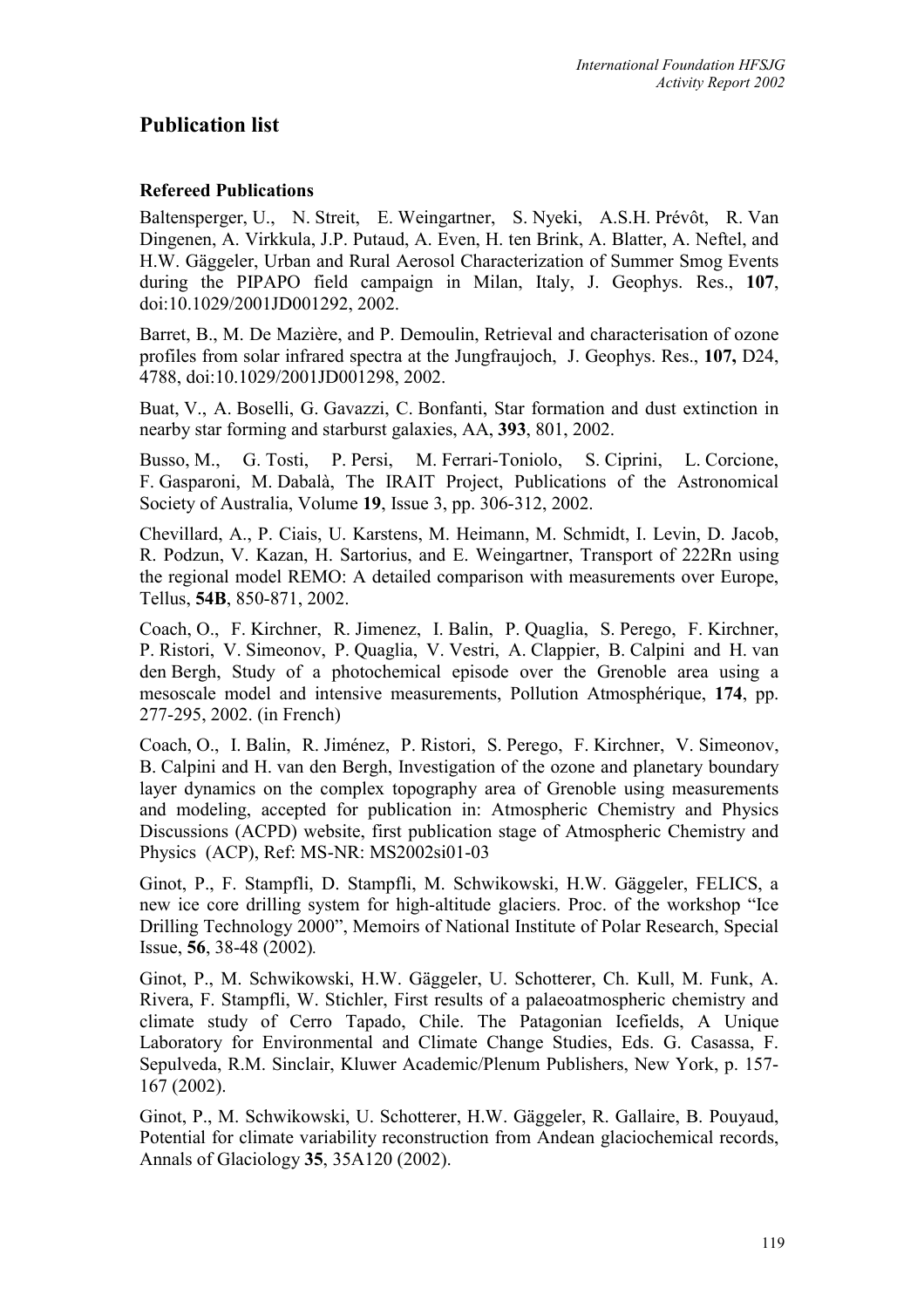Gysel, M., E. Weingartner, and U. Baltensperger, Hygroscopicity of aerosol particles at low temperatures. 2. Theoretical and experimental hygroscopic properties of laboratory generated aerosols, Environ. Sci. Technol., **36** (1), 63-68, 2002.

Henning, S., E. Weingartner, M. Schwikowski, H.W. Gäggeler, R. Gehrig, K.-P. Hinz, A. Trimborn, B. Spengler, and U. Baltensperger, Seasonal Variation of Water Soluble Ions of the Aerosol at the High-Alpine Site Jungfraujoch (3580 m asl), J. Geophys. Res., **107**, doi: 10.1029/2002JD002439, 2002.

Henning, S., E. Weingartner, S. Schmidt, M. Wendisch, H.W. Gaggeler, and U. Baltensperger, Size-dependent aerosol activation at the high-alpine site Jungfraujoch (3580 m asl), Tellus, **54** (1), 82-95, 2002.

Hunt, L, C. Giovanardi, and G. Helou, Hot dust in normal star-forming galaxies: JHKL' photometry of the ISO Key Project Sample, A&A **394**, 873, 2002.

Knüsel, S., P. Ginot, U. Schotterer, M. Schwikowski, H. W. Gäggeler, B. Francou, J. R. Petit, J. C. Simões, J. D. Taupin, Dating of two nearby ice cores from the Illimani, Bolivia, J. Geophys. Res. 107, doi:10.1029/2001JD002028 (2002).

Larchevêque, Gilles, I. Balin, R. Nessler, Ph. Quaglia, V. Simeonov, H. van den Bergh, and B. Calpini, Development of a multiwavelength aerosol and water vapor lidar at the Jungfraujoch Alpine Station (3580m ASL) in Switzerland, Appl. Opt., **41**, 2781-2790, 2002.

Marty, Ch., R. Philipona, C. Fröhlich, and A. Ohmura, Altitude dependence of surface radiation fluxes and cloud forcing in the alps: results from the alpine surface radiation budget network, Theor. Appl. Climatol. **72**, 137-155, 2002.

Newman, P.A., N.R.P. Harris, A. Adriani, G. Amanatidis, J. Anderson, G. Braathen, W. Brune, K. Carslaw, M. Craig, P. DeCola, M. Guirlet, S. Hipskind, M. Kurylo, H. Küllmann, N. Larsen, G. Mégie, J.-P. Pommereau, L. Poole, M. Schoeberl, F. Stroh, B. Toon, C. Trepte, and M. Van Roozendael, An overview of the SOLVE-THESEO 2000 campaign, J. Geophys. Res., in press, 2002.

Ossenkopf, V. and M.-M. Mac Low, Turbulent velocity structure in molecular clouds A&A, **390**, 307, 2002.

Ossenkopf, V., Molecular line emission from turbulent clouds, A&A, **391**, 295, 2002.

Philipona, R., Underestimation of solar and diffuse radiation measured at Earth's surface, J. Geophys. Res., **107**, 4654, 2002.

Pierini, D., New clues to the evolution of dwarf early-type galaxies, MNRAS, **330**, 997, 2002.

Pierini, D., G. Gavazzi, P. Franzetti, M. Scodeggio, and A. Boselli, 1.65 micron (Hband) surface photometry of galaxies. VIII: the near-IR k-space at  $z=0$ , MNRAS, **332**, 422, 2002.

Richichi, A., G. Calamai, B. Stecklum, New binary stars discovered by lunar occultations. VI., A&A **382**, 178, 2002.

Rinsland, C. P., Goldman, A., E. Mahieu, R. Zander, J. Notholt, N. Jones, D. W. T. Griffith, T.M. Stephen, L.S. Chiou, Ground-based infrared spectroscopic measurements of carbonyl sulfide: free tropospheric trends from a 24-year time series of solar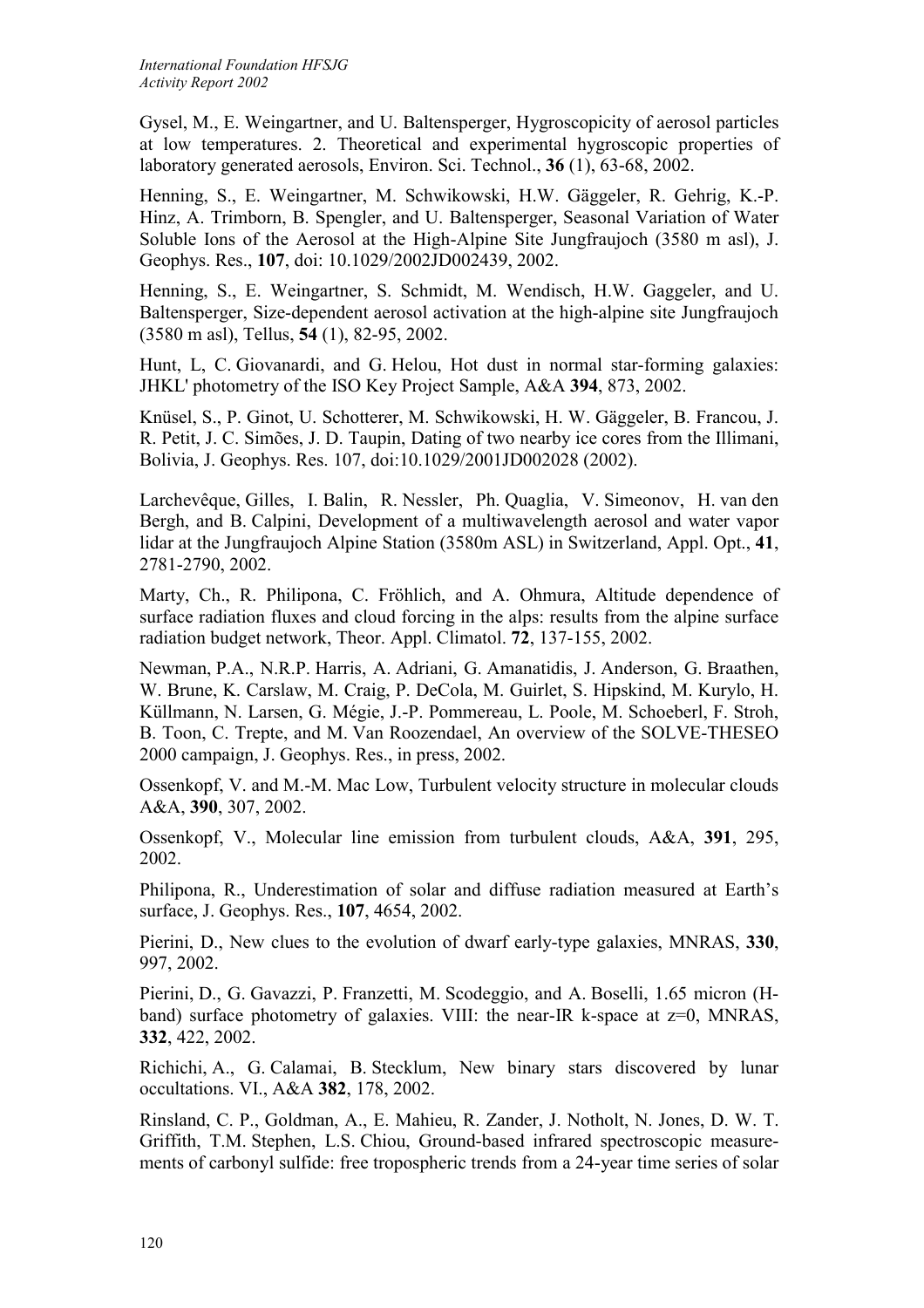absorption measurements, J. Geophys. Res., 10.1029/2002JD002522, 2002.

Rinsland, C.P., N.B. Jones, B.J. Connor, S.W. Wood, A. Goldman, T.M. Stephen, F.J. Murcray, L.S. Chiou, R. Zander, and E. Mahieu, Multiyear infrared solar spectroscopic measurements of HCN, CO,  $C_2H_6$  and  $C_2H_2$  tropospheric columns above Lauder, New Zealand (45°S Latitude), J. Geophys. Res., **107**, D14, 10.1029/2001JD001150, 2002.

Rinsland, C.P., R. Zander, E. Mahieu, L.S. Chiou, A. Goldman, and N.B. Jones, Stratospheric HF column abundances above Kitt Peak (31.9°N latitude): trends from 1977 to 2001 and correlations with stratospheric HCl columns, J. Quant. Spectrosc. Radiat. Transfer, **74**, 205-216, 2002.

Schmucki, D., and R. Philipona, Ultraviolet radiation in the Alps: the altitude effect, Opt. Eng,. **41** (12), 2002.

Schneider, N., R. Simon, C. Kramer, J. Stutzki, and S. Bontemps, A multiwavelength study of the S106 region. I. Structure and dynamics of the molecular gas, A&A, **384**, 225, 2002.

Scodeggio, M., G. Gavazzi, P. Franzetti, A. Boselli, S. Zibetti, and D. Pierini, 1.65 micron (H-band) surface photometry of galaxies. IX: photometric and structural properties of galaxies, A&A, **384**, 812, 2002.

Weingartner, E., M. Gysel, and U. Baltensperger, Hygroscopicity of aerosol particles at low temperatures. 1. New low-temperature H-TDMA instrument: Setup and first applications, Environ. Sci. Technol., **36** (1), 55-62, 2002.

Zibetti, S., G. Gavazzi, M. Scodeggio, P. Franzetti, and A. Boselli, 1.65 micron Hband Surface Photometry of Galaxies. X: Structural and Dynamical Properties of Elliptical Galaxies, ApJ, **579**, 261, 2002.

#### **Conference papers and presentations**

Balin, I., G. Larchvêque, R. Nessler, P. Quaglia, V. Simeonov, H. van den Bergh, and B. Calpini, Monitoring of water vapor, aerosols and clouds/contrails in the free troposphere by lidar from Jungfraujoch station (3580 m ASL), in Lidar remote sensing in atmospheric and Earth Sciences, 21<sup>st</sup> InternationalLaserRadar Conference, Quebec Canada, 8-12 July 2002, 685-688.

Baltensperger, U. and D. Hirsch-Hoffmann, editors, Workshop on 'Atmospheric Research at the Jungfraujoch and in the Alps', SAS Annual Meeting, September 18- 21, 2002, Davos, Switzerland.

Belov, A.V., R. Bütikofer, E.A. Eroshenko, E.O. Flückiger, V.A. Oleneva, and V.G. Yanke, Interplanetary Magnetic Field Disturbances with Particularly High Cosmic Ray Modulation Efficiency, 18<sup>th</sup> European Cosmic Ray Symposium, Moscow, Russia, 8-12 July 2002, Symposium Program and Abstracts, 2002.

Blumthaler, M., M. Huber, and J. Schreder (2002), Spectral measurements of vertically and horizontally polarized UV sky distribution; Remote Sensing of the Atmosphere, Ocean, Environment, and Space, Hangzhou, China, 23-27.10.2002, Ultraviolet ground- and space-based measurements, models, and effects II, J.R. Slusser, J.R.Herman, W. Gao (Eds), Proceedings of SPIE Vol. 4896, 2002.

Brockmann, E. and M. Troller (2002b), GPS Meteorology in the Swiss Alps: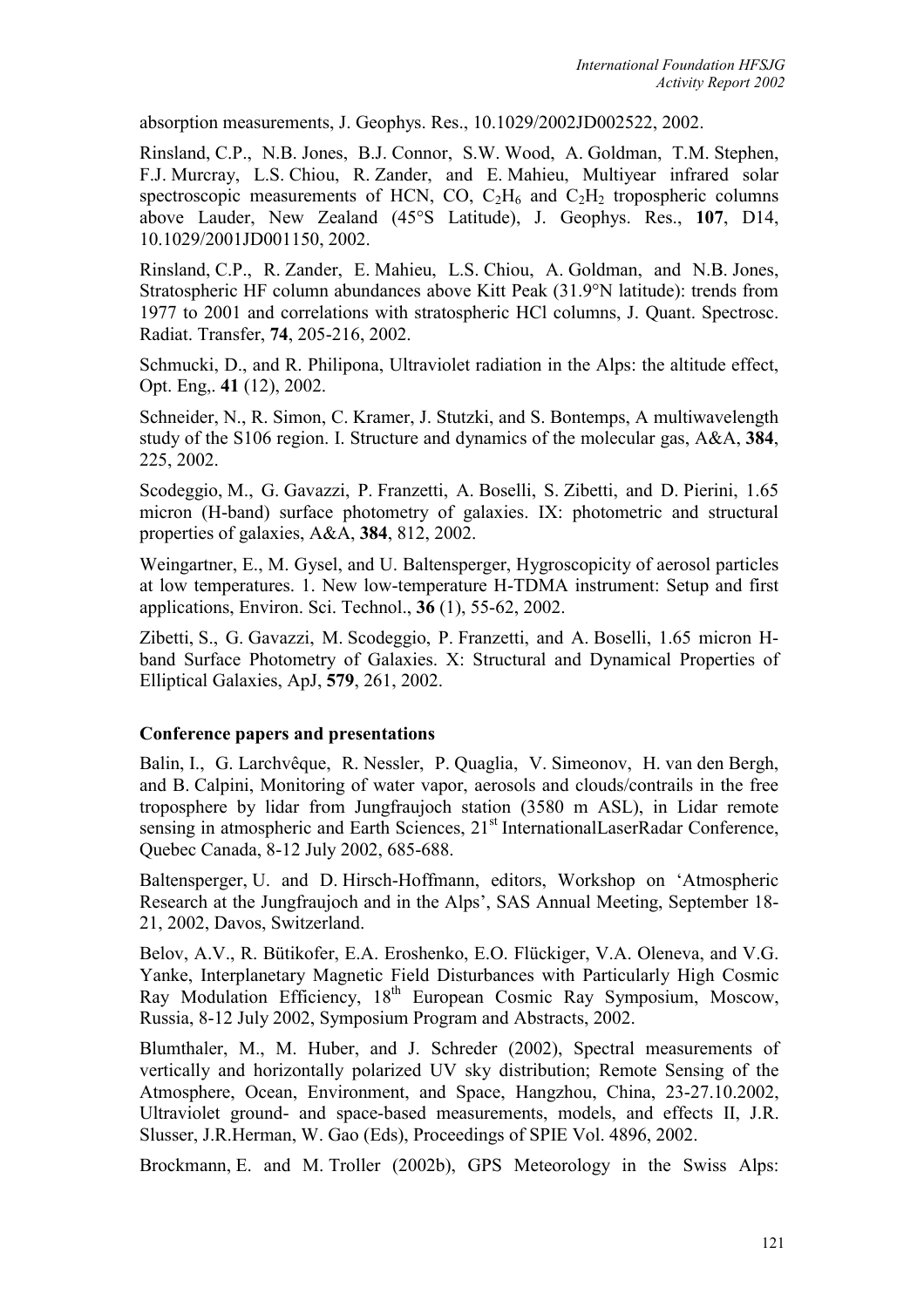Interpolation Accuracy for different Alpine Areas and Near Real-time Results, COST-716 workshop Potsdam, Jan. 28-29, 2002.

Brockmann, E., S. Grünig, D. Schneider, A. Wiget, and U. Wild (2002c), Applications of the real-time Swiss GPS permanent network AGNES, in Proceedings of the EGS XXVII General Assembly, Nice, 21 - 26 April 2002, Session 9 on Evolving Space Geodesy Techniques, Physics and Chemistry of the Earth (in prep.).

Buchmann, B. et al., Analyses of halogenated greenhouse gases at Jungfraujoch for allocation of European sources, Proc. Workshop on 'Atmospheric Research at the Jungfraujoch and in the Alps', Davos, Switzerland, 20 September 2002, Swiss Academy of Sciences SAS, 17-18, 2002.

Calpini, B., I. Balin, O. Couach, R. Jimenez, P. Ristori, P. Quaglia, H. van den Berg and V. Simeonov, Air pollution study over Grenoble-France in summer 1999: lidar measurements and model predictions, in Lidar remote sensing in atmospheric and Earth Sciences, 21<sup>st</sup> InternationalLaserRadar Conference-Quebec Canada, 8-12 July 2002, 169-172, 2002.

De Mazière, M. and B. Barret, Retrieval of tropospheric information from groundbased FTIR observations, supported by synergistic exploitation of various groundbased and spaceborne measurement techniques and data, Poster presented at the EUROTRAC-2 2002 Symposium, Garmisch-Partenkirchen, March 11-15, 2002.

Despotashvili, M.A., E.O. Flückiger, and N.A. Nachkebia, Forbush Decreases and Solar Activity Dependence of the Galactic Cosmic Ray Recurrent Variation, 18<sup>th</sup> European Cosmic Ray Symposium, Moscow, Russia, 8-12 July 2002, Symposium Program and Abstracts, 2002.

Duchatelet, P., E. Mahieu, R. Zander, P. Demoulin, B. Barret and C.P. Rinsland, Updating the Jungfraujoch FTIR databases: current status, Poster presented at the 6th European Symposium on Stratospheric Ozone, Göteborg, Sweden, Sept. 2-6, 2002.

Duchatelet, P., E. Mahieu, R. Zander, P. Demoulin, B. Barret, and C.P. Rinsland; Updating the Jungfraujoch database: current status, in Proceedings of the 6th European Symposium on Stratospheric Ozone, Göteborg, Sweden, September 2-6, 2002, in press, 2002.

Flückiger, E.O., On the Role of Cosmic Ray Measurements in a European Space Weather Programme, 18<sup>th</sup> European Cosmic Ray Symposium, Moscow, Russia, 8-12 July 2002, Symposium Program and Abstracts, 2002.

Flückiger, E.O., R. Bütikofer, and M.R. Moser, Cosmic Ray Measurements at Jungfraujoch and Gornergrat, Proc. Workshop on 'Atmospheric Research at the Jungfraujoch and in the Alps', Davos, Switzerland, 20 September 2002, Swiss Academy of Sciences SAS, 54-55, 2002.

Freudenthaler, V., et al, Intercomparison of 21 aerosol lidar systems in the frame of EARLINET, 21<sup>st</sup> InternationalLaserRadar Conference-Ouebec Canada, 8-12 July 2002, 297-300, 2002

Gerber D., O. Lezeaux, and N. Kämpfer, A profile of the isotopic abundance of  $^{(18)}0$ in stratospheric water vapour, EGS  $27<sup>th</sup>$  General Assembly, Nice, France, April 2002.

Gruber, S, W. Haeberli, and J. Noetzli, The Thermal Regime of Steep Alpine Rock Faces, 2002, American Geophysical Union, 2002 Fall Meeting, San Francisco.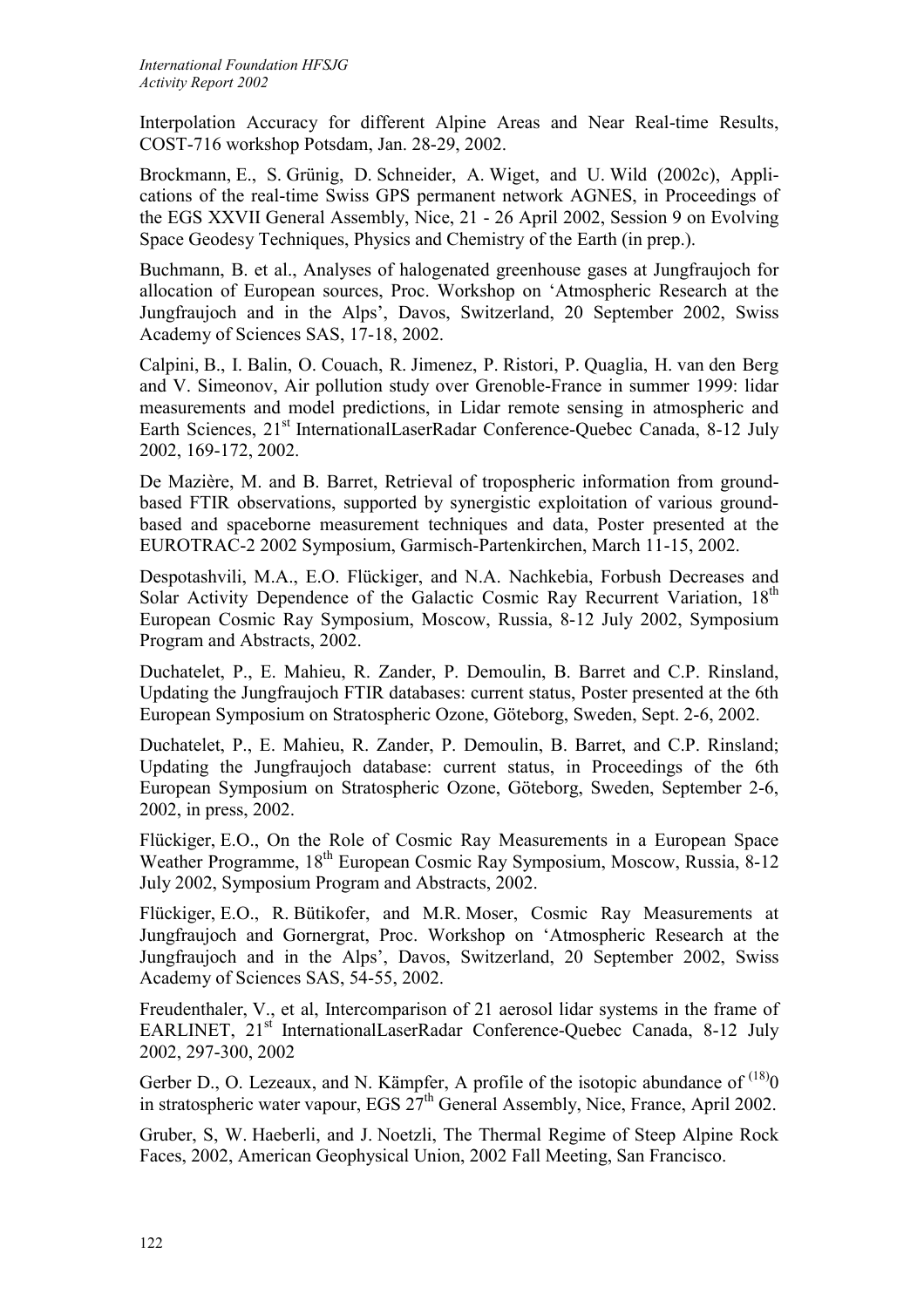Guerova G., J.-M. Bettems, E. Brockmann, and Ch. Matzler (2002a), Assimilation of GPS in the Alpine Model: sensitivity experiment. Proceedings of the COST-716 workshop Potsdam, Jan. 28-29, 2002.

Guerova, G., J.-M. Bettems, E. Brockmann, and Ch. Matzler (2002b), Assimilation of the GPS-derived Integrated Water Vapour (IWV) in the MeteoSwiss Numerical Weather Prediction model - a first experiment, in Proceedings of the EGS XXVII General Assembly Nice, 21 - 26 April, 2002, Session 9 on Evolving Space Geodesy Techniques, Physics and Chemistry of the Earth (in prep.)

Hendrick, F., M. Van Roozendael, C. Fayt, C. Hermans, J.-C. Lambert, and M. De Mazière, Long-term total column  $NO<sub>2</sub>$  SAOZ measurements at the Jungfraujoch, as part of the NDSC, Poster presentation at the Workshop on Atmospheric Research at the Jungfraujoch and in the Alps, 182nd Annual Congress of the Swiss Academy of Sciences, Davos, Switzerland, 24-27 September 2002.

Kramer, C., J. Alves, and C. Lada, The Physical Structure of a Prestellar Core in IC 5146, The Origins of Stars and Planets: The VLT View, Proceedings of the ESO Workshop held in Garching, Germany, 24-27 April 2001, **45**., 45, 2002.

Lambert, J.-C., A Review of Observational Data on Stratospheric  $NO<sub>2</sub>$ , Solicited oral presentation at the World Space Congress II/34th COSPAR Scientific Assembly, Special Session on COSPAR International Reference Atmospheres (CIRA), Houston, Texas (USA), 10-19 October, 2002.

Lambert, J.-C., J. Granville, F. Hendrick, M.P. Chipperfield, and M. Van Roozendael, Diurnal cycle of stratospheric  $NO<sub>2</sub>$  and its effects on the interpretation of multi-platform measurements, Poster presentation at the World Space Congress II/34th COSPAR Scientific Assembly, Session on Trace Constituents in the Troposphere and Lower Stratosphere, Houston, Texas (USA), 10-19 October 2002.

Lambert, J.-C., J. Granville, V. Soebijanta, and M. Van Roozendael, Preliminary Evaluation of GOME Data Processor Upgrade to Version 3.0, Invited talk at the GOME User Consultation Meeting, ESA/ESRIN, Frascati, Italy, 28-29 January 2002.

Levin, I. and B. Kromer, Long-term measurements of  ${}^{14}CO_2$  at Jungfraujoch: Observing fossil fuel  $CO<sub>2</sub>$  over Europe, Proc. Workshop on 'Atmospheric Research at the Jungfraujoch and in the Alps', Davos, Switzerland, 20 September 2002, Swiss Academy of Sciences SAS, 19-20, 2002.

Mahieu, E., C. P. Rinsland, R. Zander, P. Duchatelet, C. Servais, and M. De Mazière, Tropospheric and stratospheric carbonyl sulfide (OCS): long-term trends and seasonal cycles above the Jungfraujoch station, in Proceedings of the 6th European Symposium on Stratospheric Ozone, Göteborg, Sweden, September 2-6, 2002, in press, 2002.

Mahieu, E., C.P. Rinsland, R. Zander, P. Duchatelet, C. Servais and M. De Mazière, Tropospheric and Stratospheric Carbonyl Sulfide (OCS): Long-term Trends and Seasonal Cycles above the Jungfraujoch Station, Poster presented at the 6th European Symposium on Stratospheric Ozone, Göteborg, Sweden, Sept. 2-6, 2002.

Marty, Ch., Surface radiation budget and cloud forcing in the Alps, Third GAW-CH Conference: Ozone, Radiation and Aerosols, Zürich, 85-87, 2002.

Miller, John M., Past achievements and future direction of the GAW-CH Programme, Concluding Remarks at the Third GAW-CH Conference: Ozone,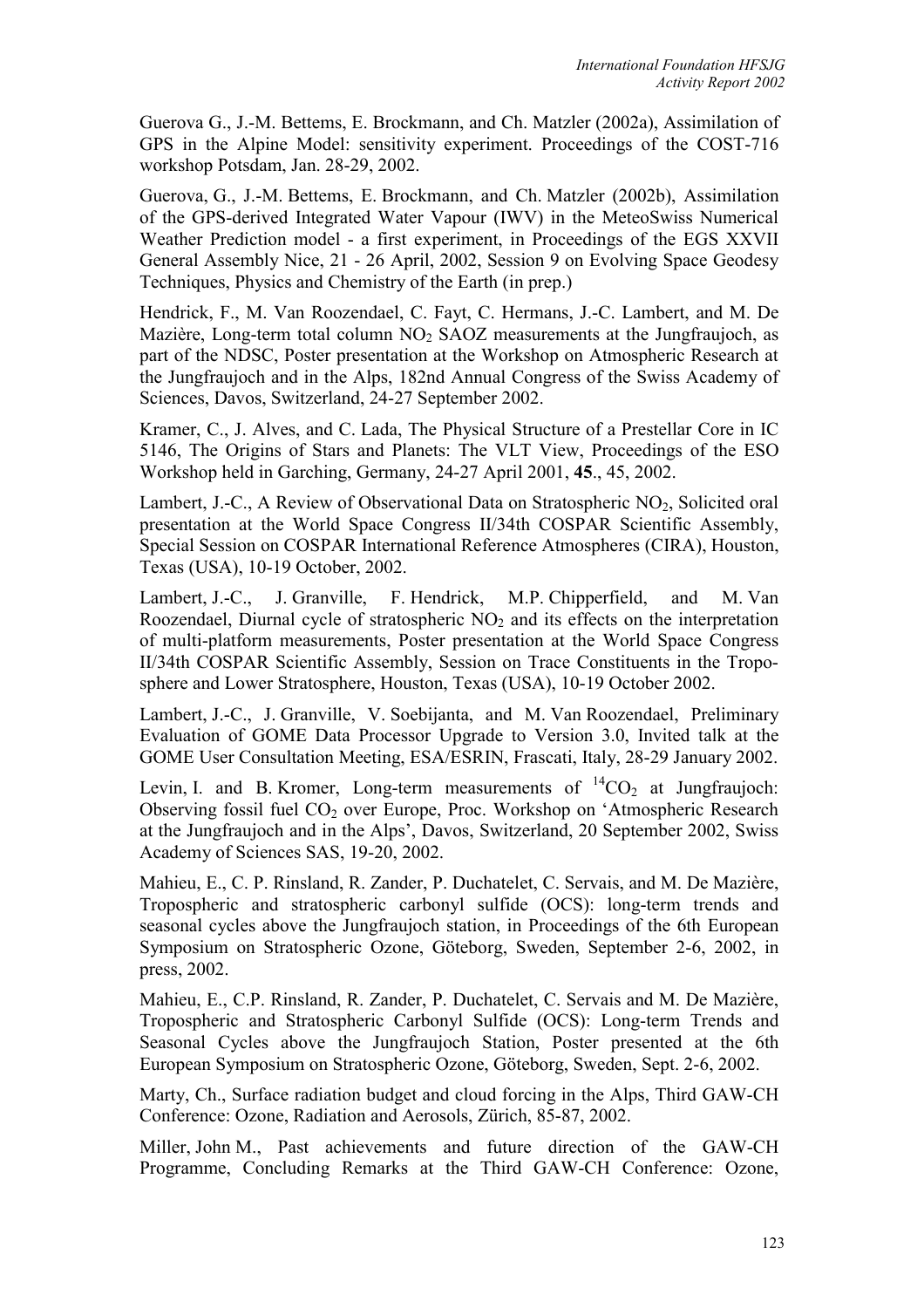Radiation and Aerosols, Zürich, 2002.

Mironova, I., C. Böckmann and R. Nessler, Microphysical Parameters from 3-Wavelength Raman Lidar, in Lidar remote sensing in atmospheric and Earth Sciences, 21<sup>st</sup> InternationalLaserRadar Conference, Quebec, Canada, 8-12 July 2002, 585-588.

Muraki, Y., Space Weather Forecast with International Neutron Network, Proc. 22<sup>nd</sup> ISTC Japan Workshop on Space Weather Forecast in Russia/CIS, Nagoya, Japan, 5-6 June 2002, Nagoya University STE Laboratory,Vol. **2**, 101, 2002.

Papalardo, G. et al, EARLINET measurements of the aerosol extinction-tobackscatter ratio, 21<sup>st</sup> InternationalLaserRadar Conference, Quebec, Canada, 8-12 July 2002, 301-304.

Papayanis, A. et al, Two years of continuous observations of Saharan dust events over the European continent using a coordinated LIDAR Network in the frame of the EARLINET Project, in Lidar remote sensing in atmospheric and Earth Sciences,  $21<sup>st</sup>$ InternationalLaserRadar Conference, Quebec, Canada, 8-12 July 2002, 309-31.

Philipona, R. and Ch. Wehrli, Towards radiometric standards for longwave radiation and aerosol optical depth measurements, Third GAW-CH Conference: Ozone, Radiation and Aerosols, Zürich, 76-79, 2002.

Philipona, R., C. Wehrli, A. Heimo, and L. Vuilleumier, Radiation Measurements and Climate Change in the Alps, Proc. Workshop on Atmospheric Research at the Jungfraujoch and in the Alps, Davos, Switzerland, 20 September 2002, Swiss Academy of Sciences SAS, 21-22, 2002.

Reimann, S. et. al., Ambient air measurements of halogenated greenhouse gases at Jungfraujoch as a tool for verification of their anthropogenic emissions, IGAC meeting, Crete, Greece, 2002.

Reimann, S. et. al., Emission estimates of halogenated greenhouse gases by analysis of on-line measurements at a high Alpine station (Jungfraujoch), EUROTRAC conference proceedings Garmisch-Partenkirchen, Germany, 2002.

Reimann, S., et. al., Estimated emissions of halogenated greenhouse gases by analysis of on-line measurements at a high Alpine station (Jungfraujoch), Conference on Non-CO2 Greenhouse Gases, Den Haag, Netherlands, 2002.

Sartorius, H., W. Weiss and H.H. Loosli: 10 years of <sup>85</sup>Kr Results on Samples from Jungfraujoch, and still it is very interesting, Workshop on 'Atmospheric Research at the Jungfraujoch and in the Alps', Davos, 20 September 2002, Swiss Academy of Sciences SAS, 56-57, 2002

Simeonov, V. B. Calpini, and H. van den Bergh, New Raman-shifted sources for ozone DIAL applications, in Lidar remote sensing in atmospheric and Earth Sciences, 21<sup>st</sup> InternationalLaserRadar Conference, Ouebec, Canada, 8-12 July 2002, 19-22.

Simeonov, V., B. Calpini, I. Balin, P. Ristori, R. Jimenez, and H. van den Bergh, UV ozone DIAL based on a N2 Raman converter, design and results during ESCOPMTE field campaign, in Lidar remote sensing in atmospheric and Earth Sciences, 21<sup>st</sup> InternationalLaserRadar Conference, Quebec, Canada, 8-12 July 2002, 403-406.

Third GAW-CH Conference, Ozone, Radiation and Aerosols, Zürich, 23 October 2002, Proceedings, Swiss Agency for the Environment, Forests and Landscape,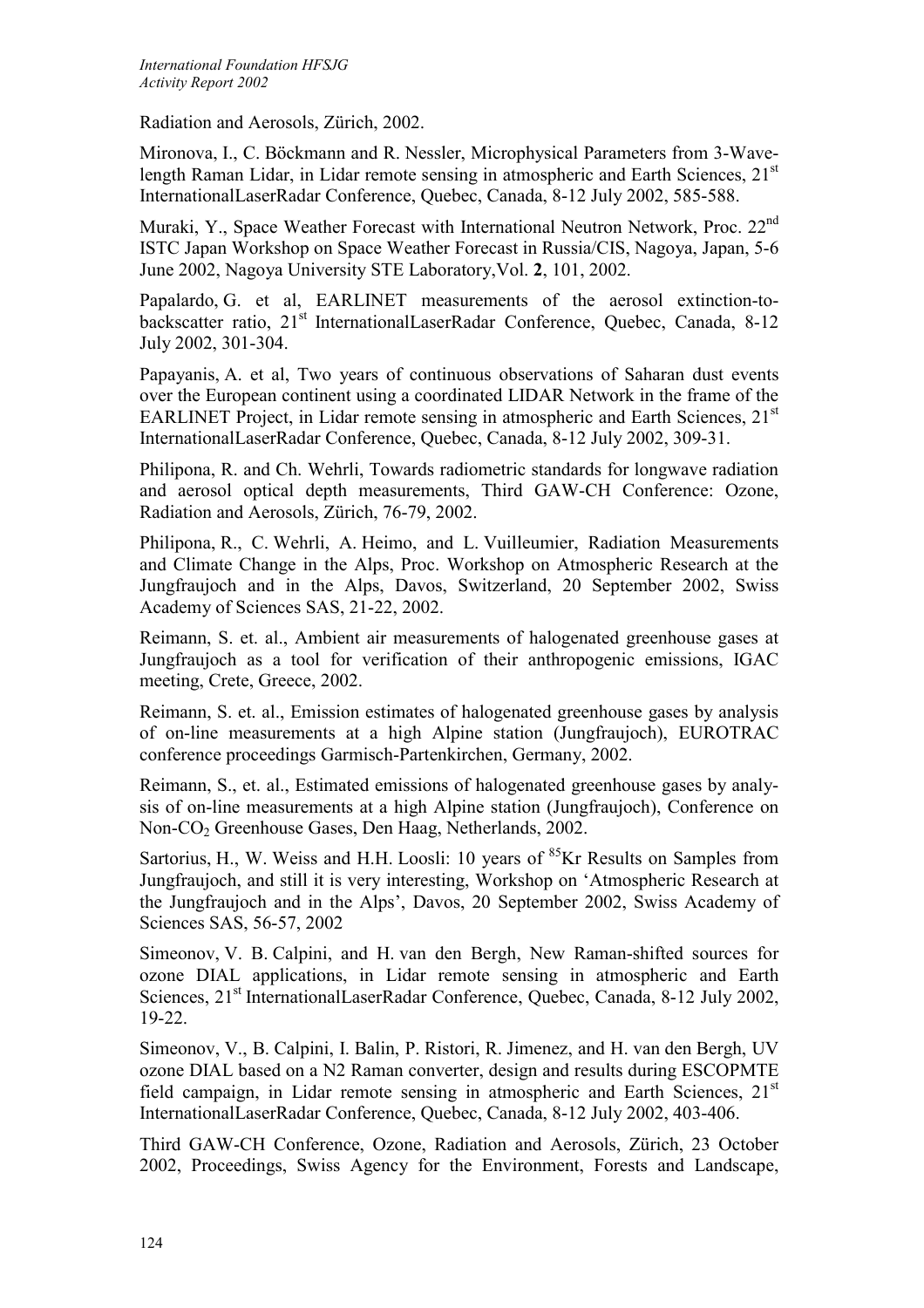Environmental Documentation No. 153 Air, 2002.

Troller, M., E. Brockmann, M. Cocard, and A. Geiger (2002), GPS Derived Pathdelays Versus Four-Dimensional Meteorological Modelling; COST-716 workshop Potsdam, Jan. 28-29, 2002.

Vasic V., N. Kämpfer and D.G. Feist, AMSOS - Airborne Millimeter- and Submillimeter Observing System, Second International Microwave Radiometer Calibration Workshop, Barcelona, Spain, October, 2002.

Watanabe, T., Cosmic-Ray Data Center Activity for Space Weather, Proc. 22<sup>nd</sup> ISTC Japan Workshop on Space Weather Forecast in Russia/CIS, Nagoya, Japan, 5-6 June 2002, Nagoya University STE Laboratory,Vol. **2**, 109, 2002.

### **Book sections**

Balin, I., G. Larchevêque, P. Quaglia, V. Simeonov, H. van den Bergh, and B. Calpini, Water vapor vertical profile by Raman lidar in the free troposphere from the Jungfraujoch Alpine Station, in M. Beniston, (ed.), Climatic Change: Implications for the Hydrological Cycle and for Water Management, Advances in Global Change Research, 10. Kluwer Academic Publishers, Dordrecht and Boston, 123-138, 2002.

Flückiger, E.O., The High Altitude Research Station Jungfraujoch, in Ellis, N. and J. March-Russell (eds.), Proceedings, 2001 European School of High-Energy Physics, Beatenberg, Switzerland, 26 August – 8 September 2001, 385-394, 2002 (ISBN 92-9083-194-4).

Zander, R., E. Mahieu, C. Servais, G. Roland, P. Duchatelet, P. Demoulin, L. Delbouille, C. P. Rinsland, M. De Mazière, and R. Blomme, Potential of the NDSC in support of the Kyoto Protocol: Examples from the station Jungfraujoch, Switzerland, in Proceedings of The Third International Symposium on Non-CO<sub>2</sub> Greenhouse Gases: Scientific Understanding, Control Options and Policy Aspects, Maastricht, The Netherlands, January 21-23, 2002, J. Van Ham et al. (eds.), Millpress-Rotterdam Publishers, ISBN 90 77017-70-4, 305-310, 2002.

#### **Theses**

Henning, S., Aerosol and Cloud Microphysics at the High-Alpine Site Jungfraujoch (3850 m asl), PhD thesis, Universität Bern, 2002.

Larchevêque, G., Development of the Jungfraujoch multiwavelength lidar system for continuous observations of the aerosol optical properties in the free troposphere, PhD thesis EPFL, N° 2539, 2002.

Mahieu, E., L'évolution du chlore inorganique au-dessus du Jungfraujoch et le Protocole de Montréal, PhD Thesis, University of Liège, 17 Allée du 6 Août, 4000- Liège, Belgium, pp. 1-172, December 2001.

Moser, M.R., Solar Neutron Telescope Gornergrat - Monte Carlo Simulation of Detector Properties, Diploma Thesis, Universität Bern, 2002. Available at [http://kspc4.unibe.ch/sontel.html.](http://kspc4.unibe.ch/sontel.html)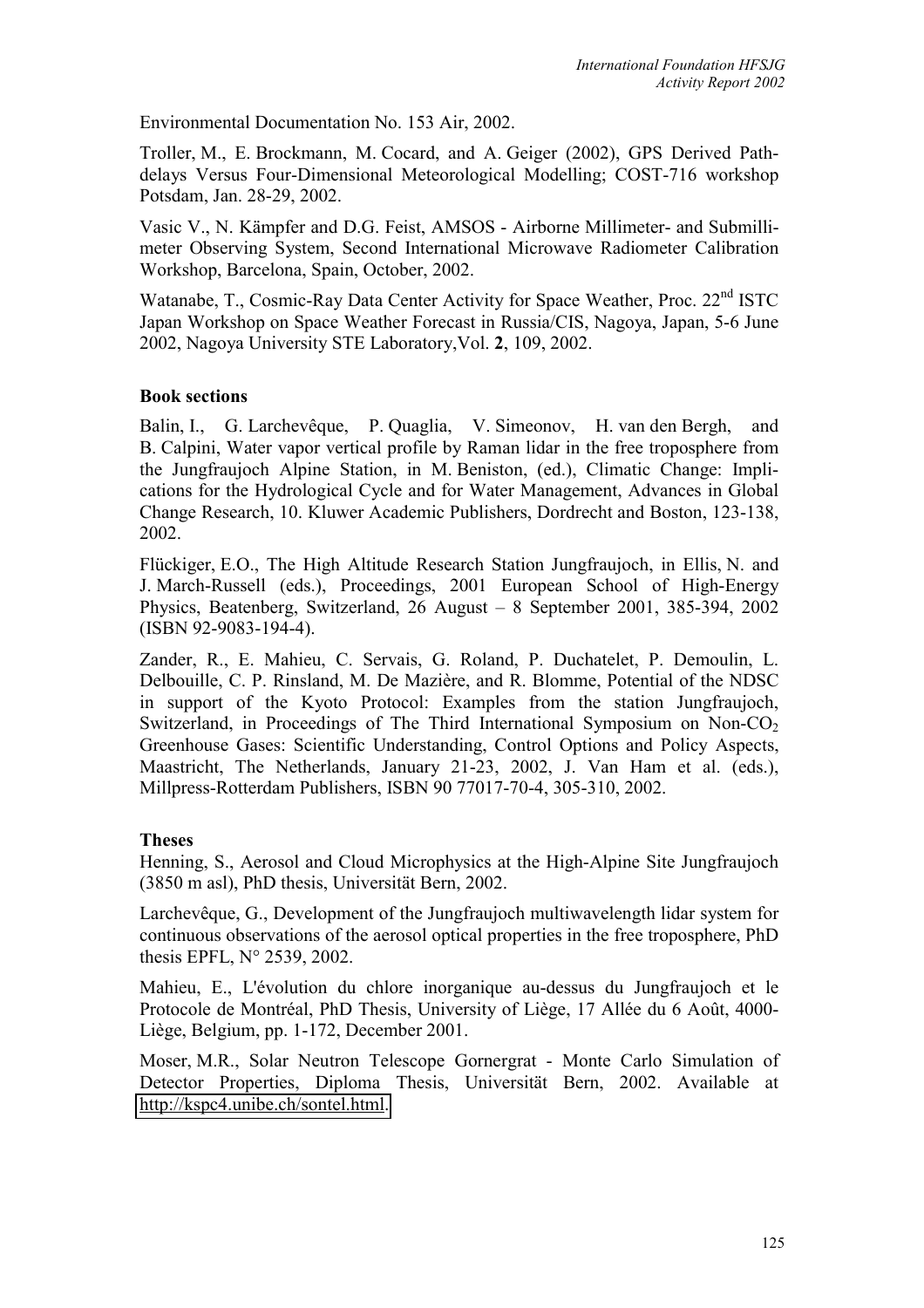# **Data books and reports**

Annalen MeteoSchweiz 2001, June 2002.

Brockmann E., R. Hug and Th. Signer (2002a): Geotectonics in the Swiss Alps using GPS. In: Torres J.A. and H. Hornik (Eds): Subcommission for the European Reference Frame (EUREF). EUREF Publication No. 11 (in prep.).

Data of the 18IGY-Neutron Monitor Jungfraujoch, 01.01.-30.06.2002

Data of the 18IGY-Neutron Monitor Jungfraujoch, 01.07.-31.12.2002

Data of the 3NM64 Neutron Monitor Jungfraujoch, 01.01.-30.06.2002

Data of the 3NM64 Neutron Monitor Jungfraujoch, 01.07.-31.12.2002

De Mazière, M., and B. Barret, Retrieval of tropospheric information from groundbased FTIR observations, supported by synergistic exploitation of various groundbased and space-borne measurement techniques and data, in Annual Report 2001- TROPOSAT: The Use and Usability of Satellite Data for Tropospheric Research, EUROTRAC-2 International Scientific Secretariat (ISS), GSF-National Research Centre for Environment and Health, Munich, Germany, p. 146-150, May 2002.

De Mazière, M., R. Colin, D. de Muer, R. Zander, The Earth Observing System: Synergy between Ground-based and Satellite Observations and Model Experiments, in Space Scientific Research in Belgium, Volume 3: Earth Sciences, Part III, 1994- 2000, pp. 9-32, 2002.

Global Change Abstracts: The Swiss Contribution, ProClim, 2002.

Labor für Radio- und Umweltchemie der Univerität Bern und des Paul Scherrer Instituts, Annual Report 2001, 2002.

Lambert, J.-C., M. Van Roozendael, M. De Mazière, Development, Validation and Exploitation of ERS-2 GOME Satellite Data: Overview and Perspectives for ENVISAT, in Space Scientific Research in Belgium, Volume 3: Earth Sciences, Part III, 1994-2000, pp. 47-66, 2002.

Lüthi, Thomas und Andreas Magun, Rekonstruktion der Flussdichte des Flares vom 12. April 2001 bei 230 und 345 Ghz, IAP-Forschungsbericht Nr. 2002-6.

Mannucci, F., Masetti, N.; Pian, E.; Ranfagni, P.; Covino, S.; Israel, G.L. Nearinfrared observations of GRB020322 at TIRGO, GCN 1309 1, March 2002.

Montzka, S. A., P. J. Fraser, J. H. Butler, D. Cunnold, J. Daniel, D. Derwent, P. S. Connell, S. Lal, A. McCulloch, D. E. Oram, C. E. Reeves, E. Sanhueza, P. Steele, G. J. M. Velders, and R. Zander, Controlled substances and other source gases, Chapter 1 of WMO Scientific Assessment of Ozone Depletion: 2002, WMO-Geneva, in press, 2002.

NABEL, Luftbelastung 2001, Schriftenreihe Umwelt Nr. 343 Luft, Bundesamt für Umwelt Wald und Landschaft, Bern 2002.

Tobler, L., Ch. Schnabel, P.W. Kubik, M. Schwikowski, H.W. Gäggeler, Messung von atmosphärischem  ${}^{7}Be$ ,  ${}^{10}Be$  und  ${}^{210}Pb$  an der hochalpinen Station Jungfraujoch, Umweltradioaktivität und Strahlendosen in der Schweiz 2001, Ed. H. Völkle, M. Gobet, Bundesamt für Gesundheitswesen, Abteilung Strahlenschutz, B. 4.5.1-4.5.5 (2002).

Umweltradioaktivität und Strahlendosen in der Schweiz 2001, Bundesamt für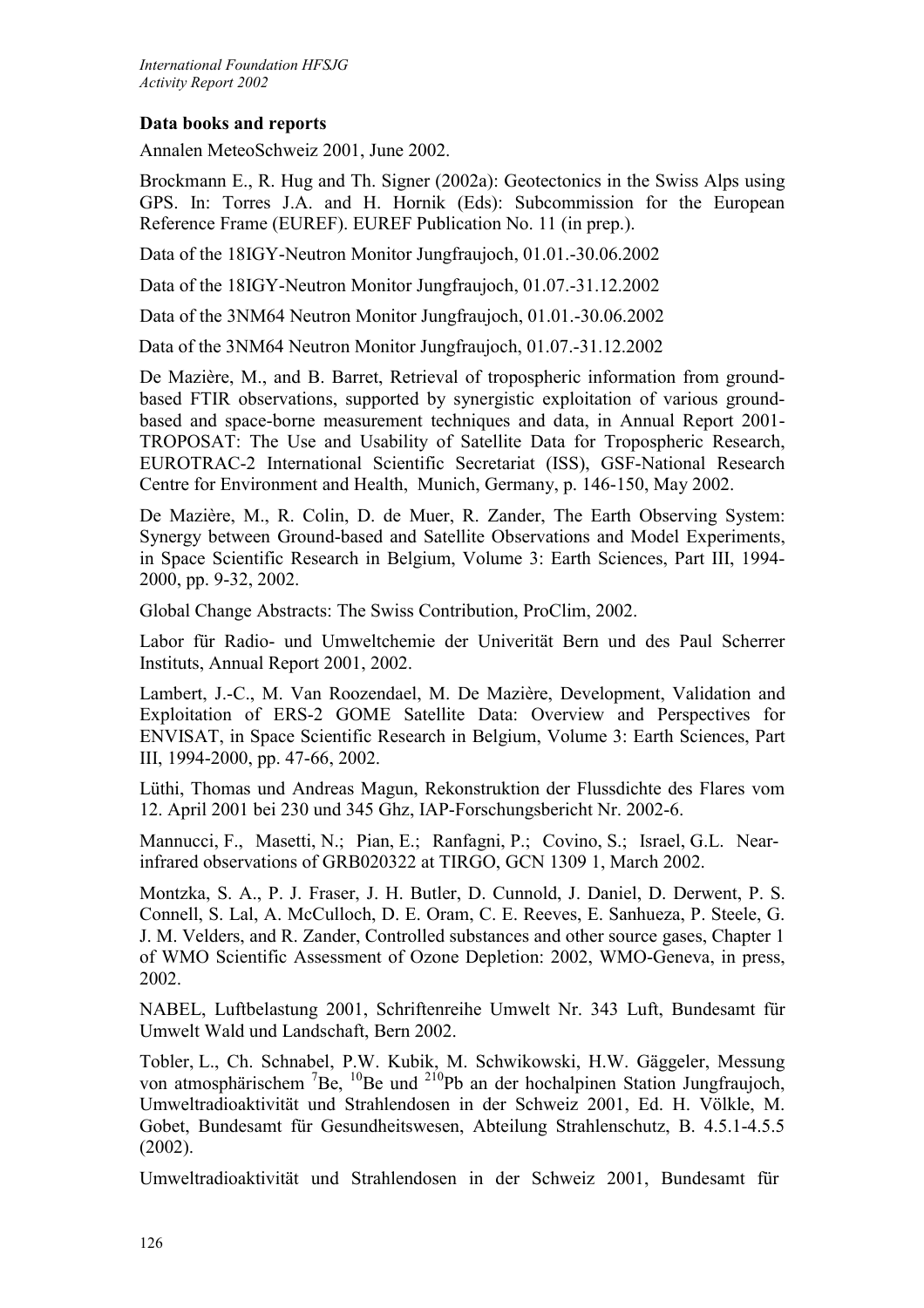Gesundheit, June 2002.

Zander, R., E. Mahieu, P. Demoulin, F. Mélen, C. Servais, and P. Duchatelet, Monitoring of the variability and long-term evolution of tropospheric constituents by infrared solar absorption spectrometry at the Jungfraujoch, Switzerland, in Annual Report 2001- TROPOSAT: The Use and Usability of Satellite Data for Tropospheric Research, EUROTRAC-2 International Scientific Secretariat, Munich, Germany, pp. 192-196, 2002.

# **Public outreach / Popular publications**

Jungfrau, Mönch & Eiger, Exhibition in the Schweizerisches Alpines Museum, Helvetiaplatz 4, CH-3005 Bern; including historical and current photos of the Research Station Jungfraujoch, June 20 – December 1, 2002.

TV report on a Rumanian researcher at EPFL who works with the lidar experiment at Jungfraujoch, produced in June 2002 in Lausanne and at Jungfraujoch by Irina Luca and Sorin Popa, Televiziunea Romana, Bucarest, Rumania, broadcast on October 15, 2002.

Radio presentation "Atomes crochus", Radio Suisse Romande 1, produced by Marc Bermann, July 31, 2002, with Ioan Balin of EPFL and member of the lidar experiment team at Jungfraujoch.